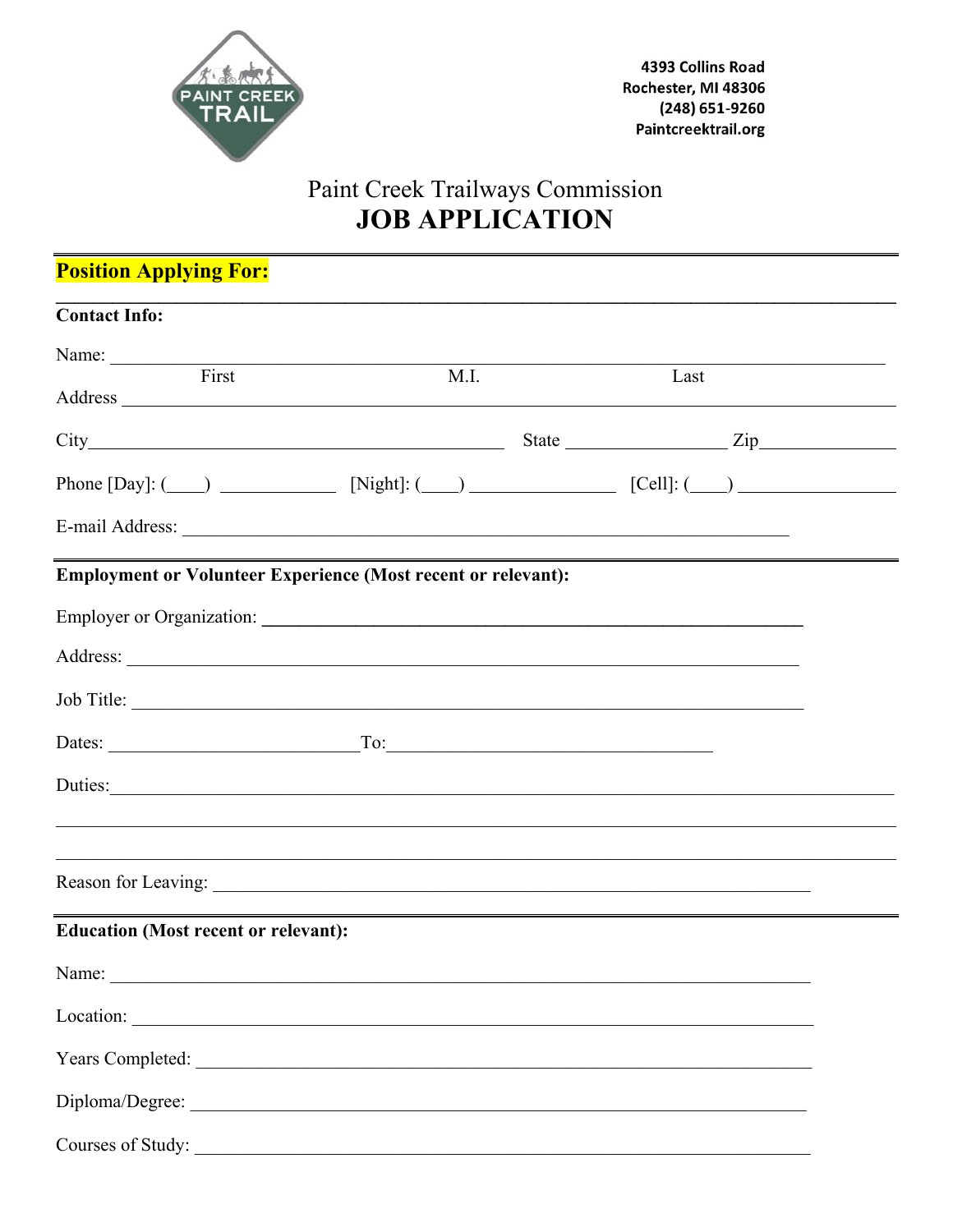|  |  | <b>Objectives</b> (Why are you interested in the position?) |  |  |
|--|--|-------------------------------------------------------------|--|--|
|--|--|-------------------------------------------------------------|--|--|

**Special Training and/or Experience**:

| <b>Computer Experience (Administrative Applicants only):</b>                                                                                                                                                                                               |                |                |                                   |                |
|------------------------------------------------------------------------------------------------------------------------------------------------------------------------------------------------------------------------------------------------------------|----------------|----------------|-----------------------------------|----------------|
| Microsoft Word<br>$\bullet$<br>Microsoft Excel<br>$\bullet$<br>Microsoft Publisher<br>QuickBooks<br>WordPress<br>Social Media (FB, Twitter)<br>Other                                                                                                       | None<br>l 1    | Novice         | Intermediate                      | Advanced       |
| <b>Other Interests/Comments:</b>                                                                                                                                                                                                                           |                |                |                                   |                |
|                                                                                                                                                                                                                                                            |                |                |                                   |                |
|                                                                                                                                                                                                                                                            |                |                |                                   |                |
|                                                                                                                                                                                                                                                            |                |                |                                   |                |
| References (Do not include relatives or former employers):                                                                                                                                                                                                 |                |                |                                   |                |
|                                                                                                                                                                                                                                                            |                |                |                                   |                |
|                                                                                                                                                                                                                                                            |                |                | Title Title<br>Phone <b>Phone</b> |                |
| Name:                                                                                                                                                                                                                                                      |                |                | Title Phone                       |                |
| <b>Additional Information:</b><br>Have you ever been convicted of a crime? Yes $\boxed{\phantom{a}}$ No $\boxed{\phantom{a}}$ (conviction of a crime will not<br>necessarily disqualify you from employment)<br>If yes, where, when and nature of offense: |                |                |                                   |                |
| Have you ever been dismissed from or asked to resign from a position? Yes<br>If yes, please explain:                                                                                                                                                       |                |                |                                   | N <sub>0</sub> |
| Do you have a current valid driver's license? Yes                                                                                                                                                                                                          |                | N <sub>0</sub> |                                   |                |
| Are you authorized to work in the United States? Yes                                                                                                                                                                                                       |                |                | No                                |                |
| Are you 18 years or older? Yes                                                                                                                                                                                                                             | N <sub>0</sub> |                |                                   |                |

 $\mathcal{L}_\text{max}$  and  $\mathcal{L}_\text{max}$  and  $\mathcal{L}_\text{max}$  and  $\mathcal{L}_\text{max}$  and  $\mathcal{L}_\text{max}$  and  $\mathcal{L}_\text{max}$